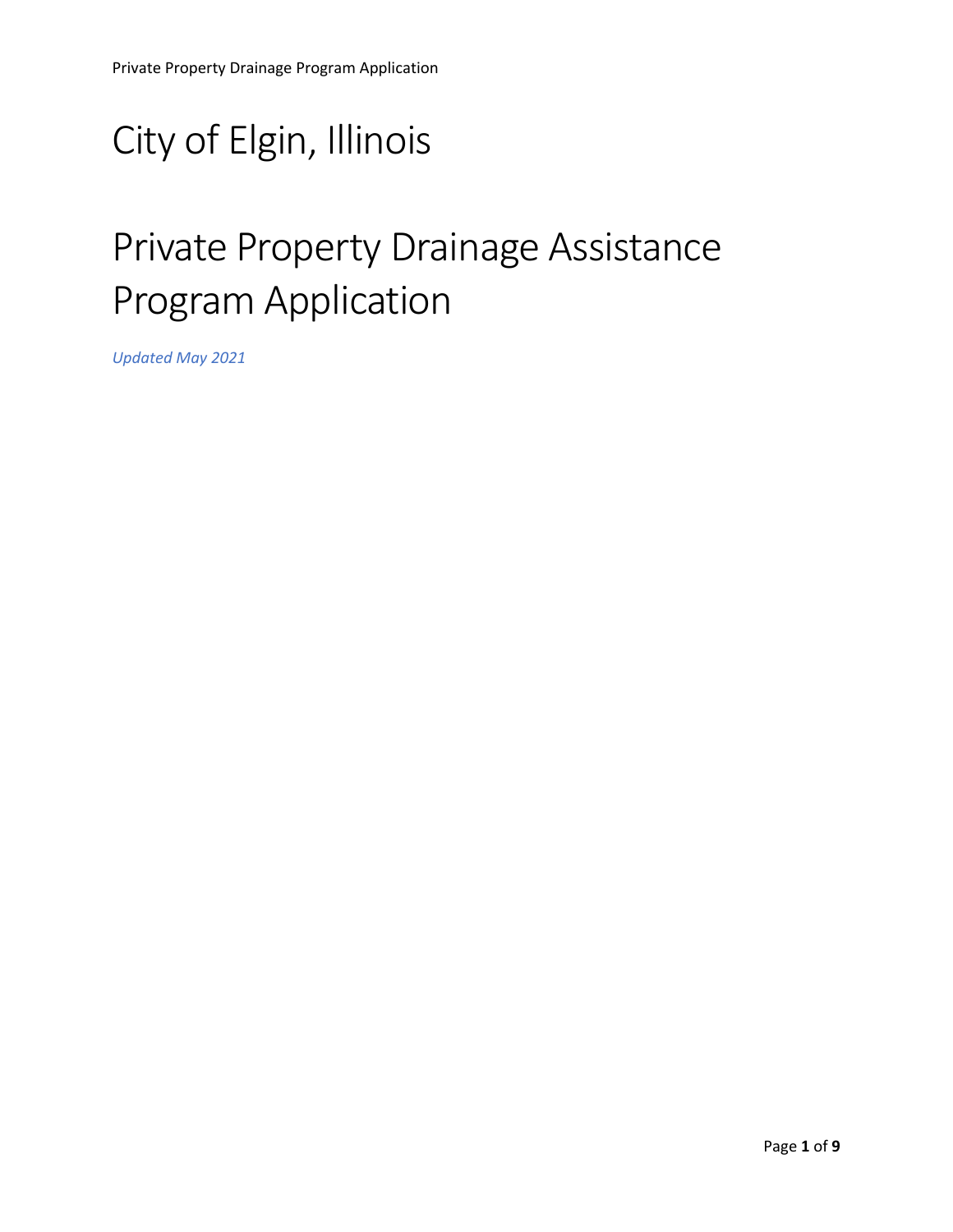## Table of Contents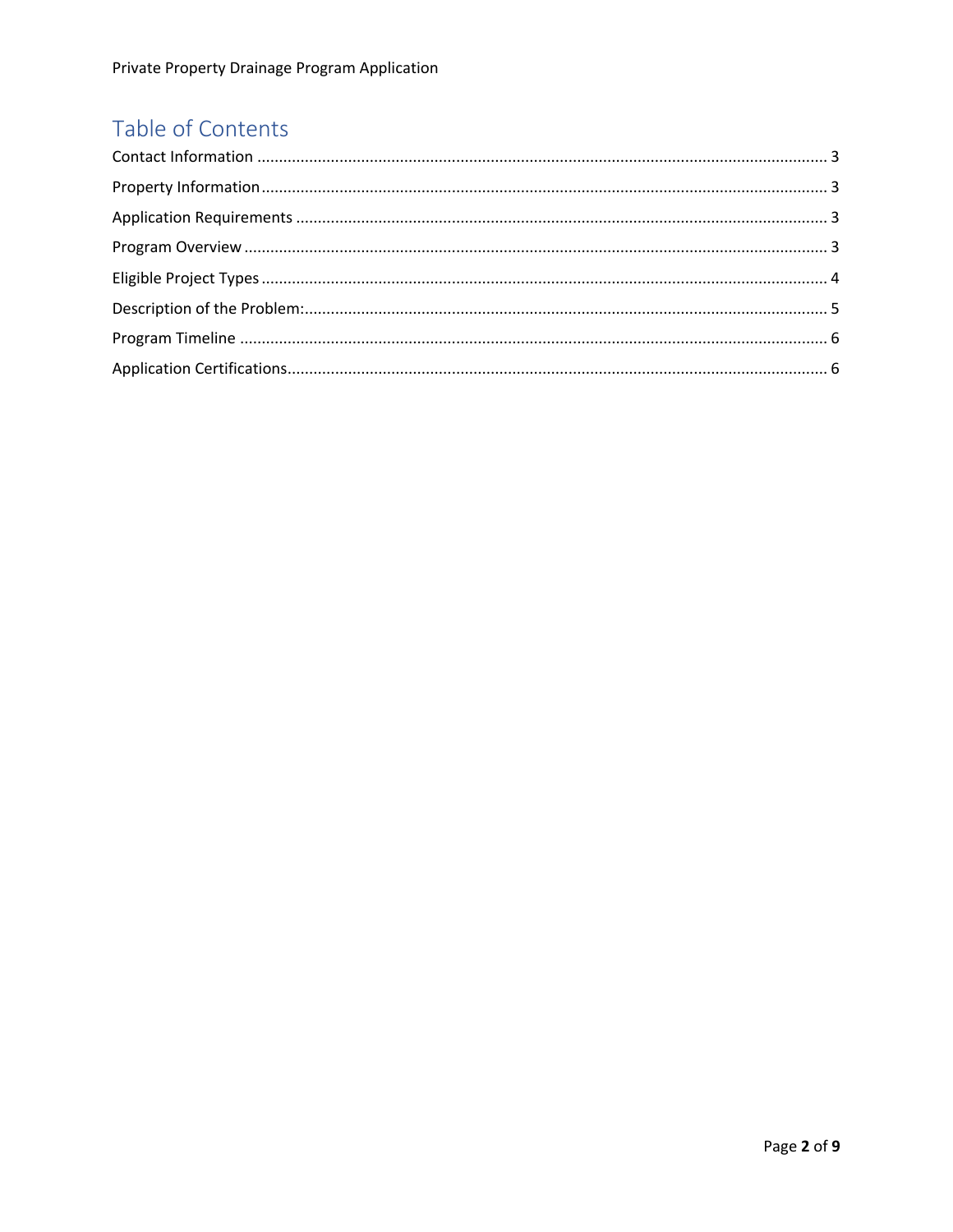## Contact Information

| Name    | Email |
|---------|-------|
| Address | Phone |

#### Property Information

Address of property with drainage issue:

Have you contacted the City previously about this issue or has this issue been subject to a code complaint/violation, if so when? (Include month and year if possible)

### Application Requirements

- 1) Contact information
- 2) General Site Plan with proposed improvements
- 3) At least 2 detailed proposals from a general contractor, landscape company, engineer, or other qualified professional with cost estimates OR if no contractor is being used, a detailed plan with cost estimates.

Upon review of the application materials, City staff will evaluate the issue and determine its eligibility in the program. Permits from the community development and/or engineering departments may be required depending on the scope of work involved. Bonds for any work in the rights-of-way (sidewalk, curb & gutter, parkway restoration) or when connecting to a City storm sewer will also be required.

#### Program Overview

This program provides homeowner with funding to resolve, or largely mitigate drainage problems on their property. This program's primary purpose is to address long-standing, drainage issues that are contributing to code violations, property damage and affecting multiple properties (neighbors).

Urban development over the last several decades has created more impervious surfaces, which creates large amounts of runoff during storm events or snow melts. Gravity takes runoff somewhere, and in some cases, homes that are in lower elevations receive more water than their neighbor's homes. Fences, pools and retaining walls have been built up over time and likely further impede the natural (or developed) drainage patterns. Some homes that were built decades ago would simply not have been constructed today due to floodplain regulations. These development-based externalities are compounded by the increasingly volatile weather.

Correcting these drainage problems is often multi-faceted. Frequently, cases have no solution as the topography or elevation of certain areas naturally collect more water than other areas. It is possible that despite a drainage problem, this program's level of funding may not be able to assist you. Each case is different and may require a different approach.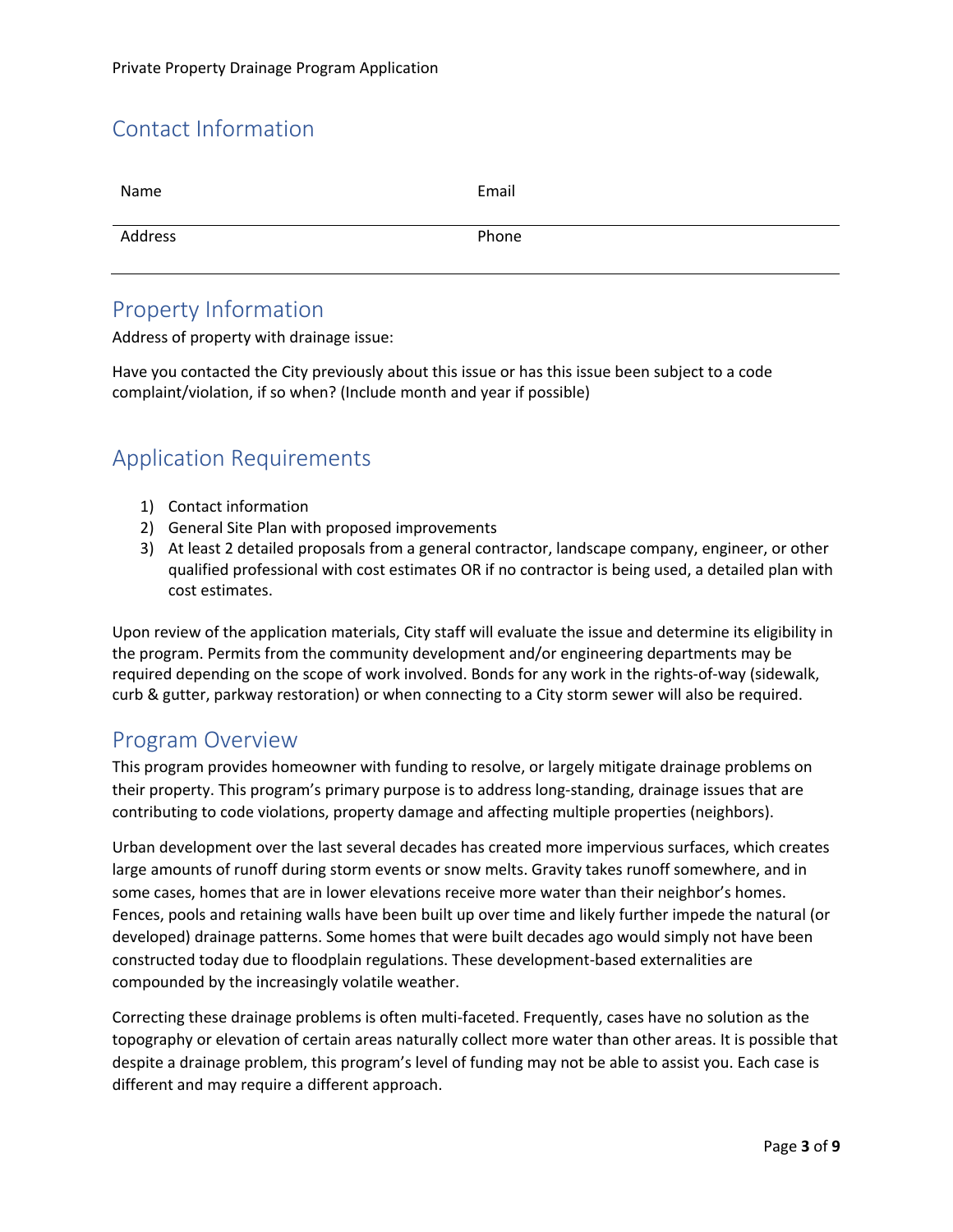Priority is given to projects where the following is demonstrated:

- Documented evidence of standing water at least 72 hours after a rain event.
- Drainage/standing water cause direct damage to structures or home drainage.
- The proposed project has the ability to substantially improve the issue.
- The proposed project will assist in compliance with City regulations and benefit more than one property.

## Eligible Project Types

| Eligible Project Types                                | Ineligible Project Types or Properties               |
|-------------------------------------------------------|------------------------------------------------------|
| Rain gardens                                          | New construction or remodeling that                  |
| Dry wells                                             | requires storm water control measures                |
| Drain tile                                            | "Blind" connections to City storm sewer<br>$\bullet$ |
| Sump pump connections to an                           | Multiple installation at one property<br>$\bullet$   |
| approved storm sewer connection                       | (one-time participation only)                        |
| point                                                 | Maintenance and repair of existing<br>$\bullet$      |
| Re-grading                                            | storm sewer systems                                  |
| Other projects not listed are subject to<br>$\bullet$ | Connecting downspouts to City sewers                 |
| the approval by City staff                            | Properties owned by parties with code<br>$\bullet$   |
|                                                       | violations in the past twelve months,                |
|                                                       | unpaid fees, fines or past due accounts              |
|                                                       | with the City                                        |
|                                                       | Pop-up emitters onto public rights-of-               |
|                                                       | way                                                  |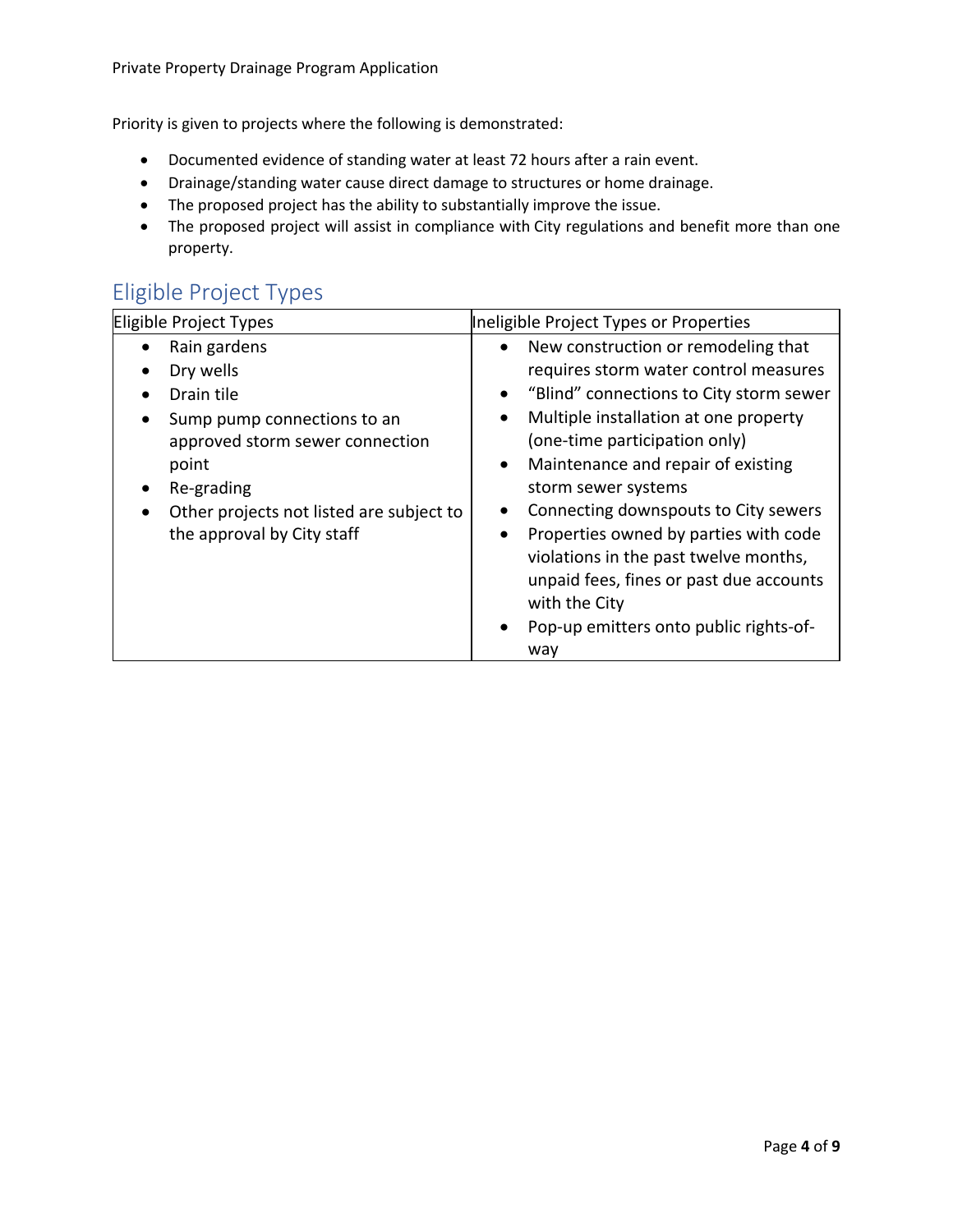## Description of the Problem:

Please use the diagram below to draw or sketch where the water accumulates or ponds. Please also indicate any sheds, fences, driveways, patios or other surfaces that would prevent water from draining into the ground. Submit any photographs or documentation that the issue has been occurring.

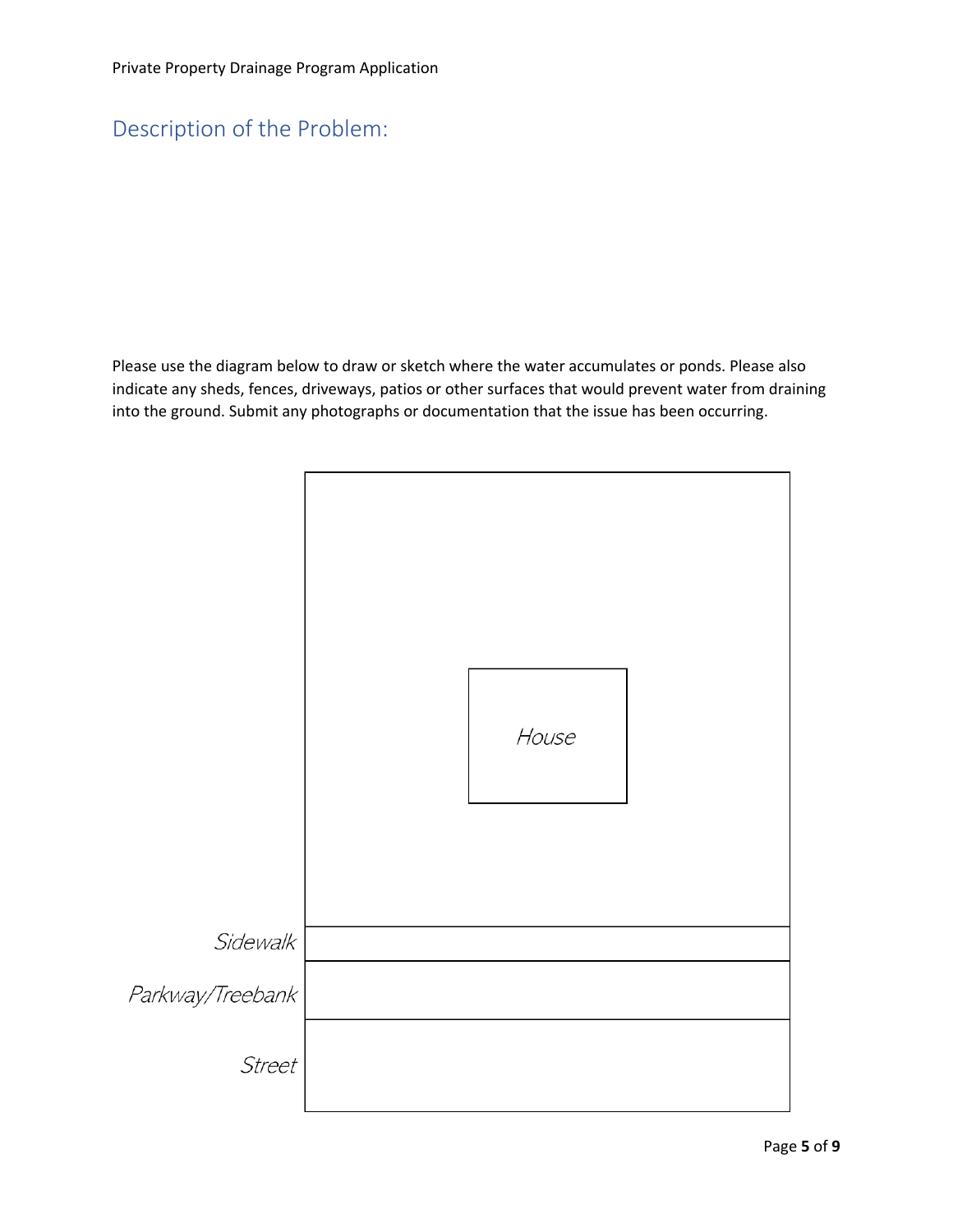## Program Timeline

- 1) Upon receipt of all necessary application documents city staff will review the issue, proposed improvement and determine eligibility in the program.
- 2) A determination of eligibility will be made within 14 calendar days after the application is completed.
- 3) If eligible for the program, applicants will be asked to enter into a reimbursement agreement with the City of Elgin.
- 4) The homeowner then has 60 days after the date of the signed agreement to complete the work and submit all payment documentation to the City.
- 5) After review of all documents, the City will reimburse the resident 50 percent of labor and material costs, up to \$5,000 per project. If a resident chooses to install the improvement themselves without using a contractor, the resident is still required to secure the necessary permits and approvals from the City. Upon approval by staff, the City will reimburse 50 percent of the cost of materials only, up to \$3,000 maximum. If a rain garden is built the City will match 75 percent of project costs with the same match ceilings.

### Application Certifications

This application does not guarantee any funding from the City of Elgin. Upon successful application and approval of a project under this program, you as the applicant will be solely responsible for all payments to the contractor and shall provide the City with proof of payment in full.

By execution of this application in the space provided below, the Applicant and Owner(s) of all of the properties included in this Application do hereby certify, acknowledge, agree and affirm to the City of Elgin that:

- 1) All statements contained in this Application and all attachments and supporting documents are true, correct and completed.
- 2) I certify that I am the property owner and/or have the full authority to apply for this project to be completed on the property listed above and if necessary, agree to let city staff conduct site visits, with prior notice to review the issue. You may be asked to provide a copy of a title policy or deed showing current ownership.
- 3) The City and its representatives have the right, and are hereby granted, permission and license to enter upon each of the properties included in this Application, and into any structures located thereon (if needed), for purposes of conducting any inspections that may be necessary in connection with this Application, including, without limitation, surveys, measurements, soil borings, and other investigations.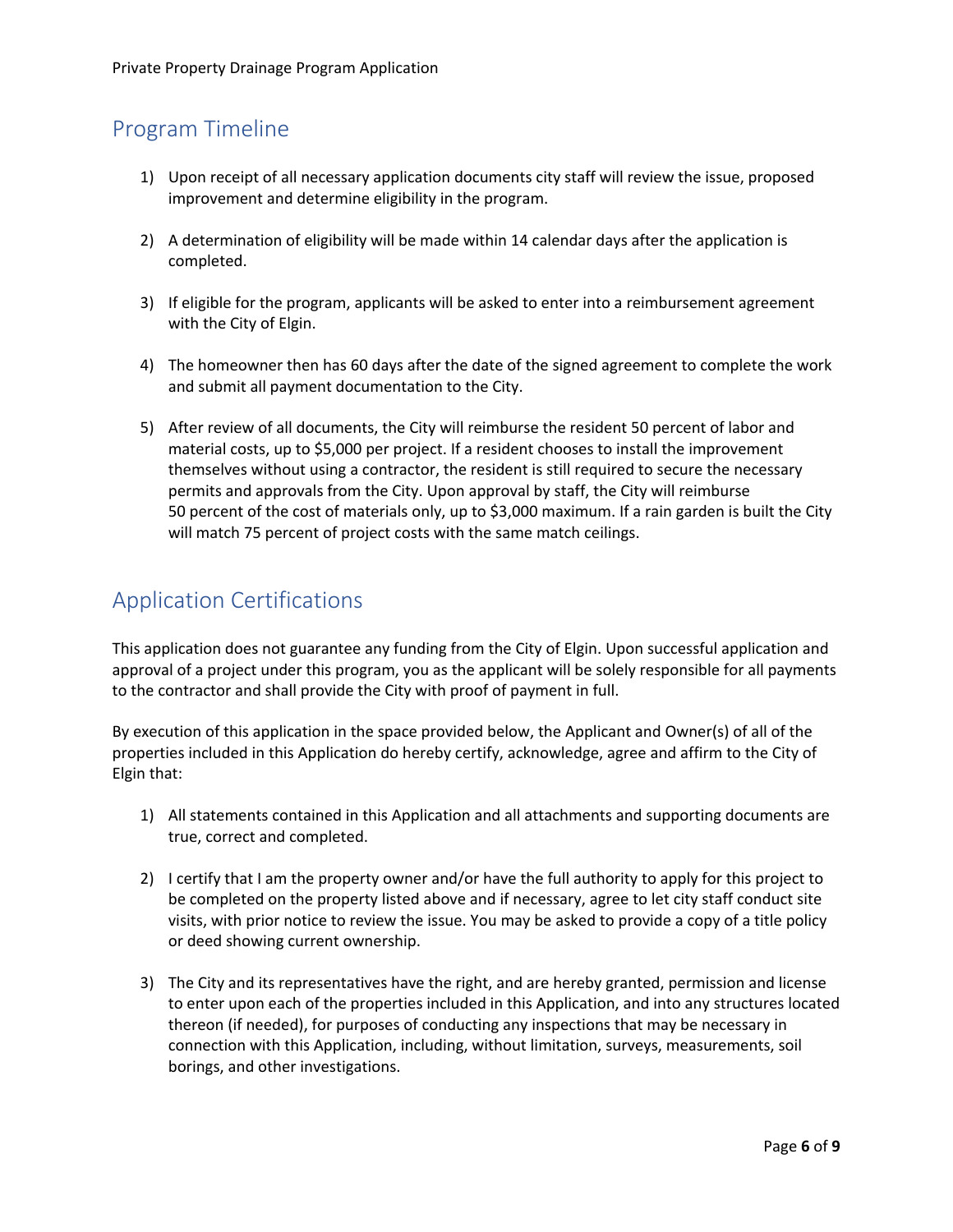- 4) I have carefully read this Application, the City of Elgin Private Property Drainage Assistance Program and the instructions for completing this Application, and fully understand the terms and provisions of each.
- 5) I waive any rights to exemption from disclosure under the Illinois Freedom of Information Act of any and all documents and information submitted in connection with this Application.
- 6) I understand that the purpose of the Policy and the Program is to enhance the public health, safety and welfare and to improve storm water and surface water drainage conditions in the City, and it is not intended to fund routine or required property maintenance.
- 7) I understand that the Program is highly competitive, funds are limited and selection for participation is at the sole discretion of the City. I understand that the City will review my Application and at the City's discretion may reject or approve my participation in the Program. As part of any City approval, I understand that the City may require changes or modifications to my property as it relates to storm water and surface water drainage to achieve the goals of the Program.
- 8) I understand that the City shall have no liability for any defective work or other damage, injury and/or loss on account of any act or omission of the Contractor in the performance of the work. I, as the property owner/agent shall make any claim for such matters directly against the Contractor or Contractor's insurance carrier. I hereby agree to indemnify and hold City harmless against any and all claims and further covenants not to sue the City for any and all claims, as no system is absolutely fail safe.
- 9) I understand that The Program is designed to reduce the risk of flooding and improve drainage issues. However, there is always some risk of flooding or drainage issues as a result of heavy rainfall, unexpected sewer collapse, obstruction or other extreme environmental conditions or other unforeseen factors. Proper operation of all swales and sewers are necessary to prevent further issues from arising. I understand that I am responsible for all testing, inspections and any corrective work that may become necessary. Please remember that footing drains, stormwater tiles and all perimeter drains must stay disconnected from the sanitary sewer system, and that any additions to the outside of the home (sheds, patios, etc.) may contribute to future drainage issues if not properly accounted for.

#### Signature

 $X$  Date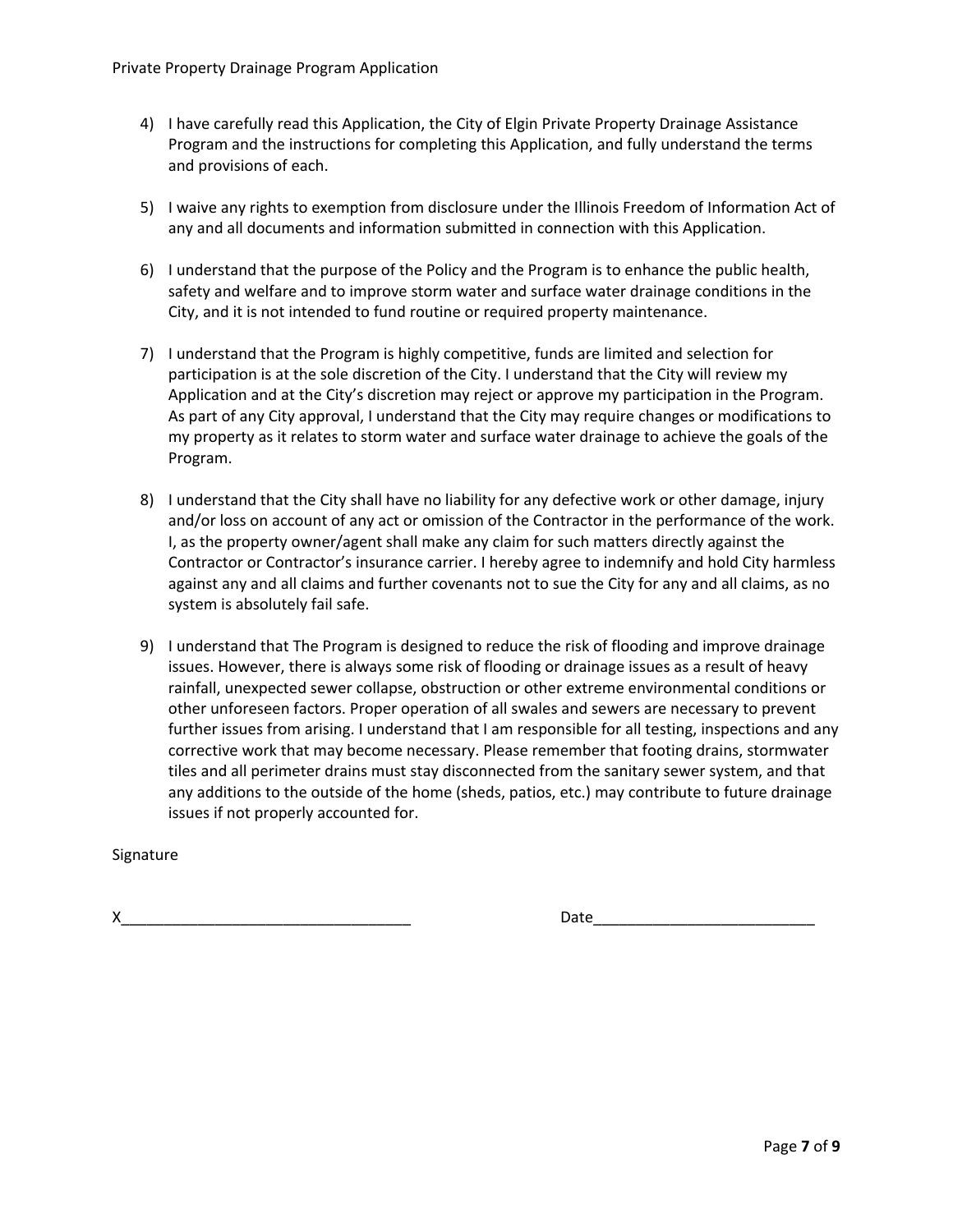#### Rain Garden Information

#### **What is a Rain Garden?**

A rain garden is a depressed landscaped area planted with wild flowers and other native plants that collects and soaks up rainwater that runs off of streets, roof tops, sidewalks, and turf lawns during a storm event. The rain garden will fill with a few inches of water and allow the water to slowly filter into the underlying soils instead of running off to a storm drain.

During larger events where the soils beneath the rain garden become saturated with water, the water will begin to pond on the surface of the rain garden. The rain garden is designed with overflow capabilities, either an underdrain system and/or a structure in the curb, that will allow water to exit the rain garden into the street. Although the rain garden will not soak up all of the rain water in this case, it will slow down the rate at which the water enters the combined sewer system which helps lessen the chance of untreated water being released into the Fox River.

#### **Planting a Rain Garden**

Planting a rain garden is very similar to planting any other garden. Although rain gardens are an extremely useful way to help bypass stormwater from entering the combined sewer system, they should be an attractive element of your yard as well. For those familiar with planting, only a few important things should be kept in mind when planting a rain garden.

A plan as to what plants will be planted and where is helpful, and a few plans are provided later in the Resident Guide to Rain Gardens, but don't be afraid to be creative! Consider bloom time, bloom color, and height when choosing plants for your rain garden to keep the layout interesting and diverse.

One plant per square foot of rain garden is typical when planting.

An even layer of mulch, about four inches thick, should be applied once the new plants are in the ground. The mulch provides a barrier for weeds and other invasive plants from popping up as well as to help keep moisture in the soil.

#### **What is a native plant?**

Native plants of Northeast Illinois have been in the area since presettlement times. With their large root systems, they have stabilized soil, slowed runoff, aided with infiltration, and decreased erosion prior to urban development. Today, they can offer the same benefits as we now battle stormwater problems in our area.

In comparison to traditional landscaping, native plants provide water quality benefits as well. Pollutants in stormwater runoff can be removed by native plants through chemical, biological, and physical mechanisms.

All of the benefits offered by planting native species have some positive impact on the quality and quantity of water entering the Fox River.